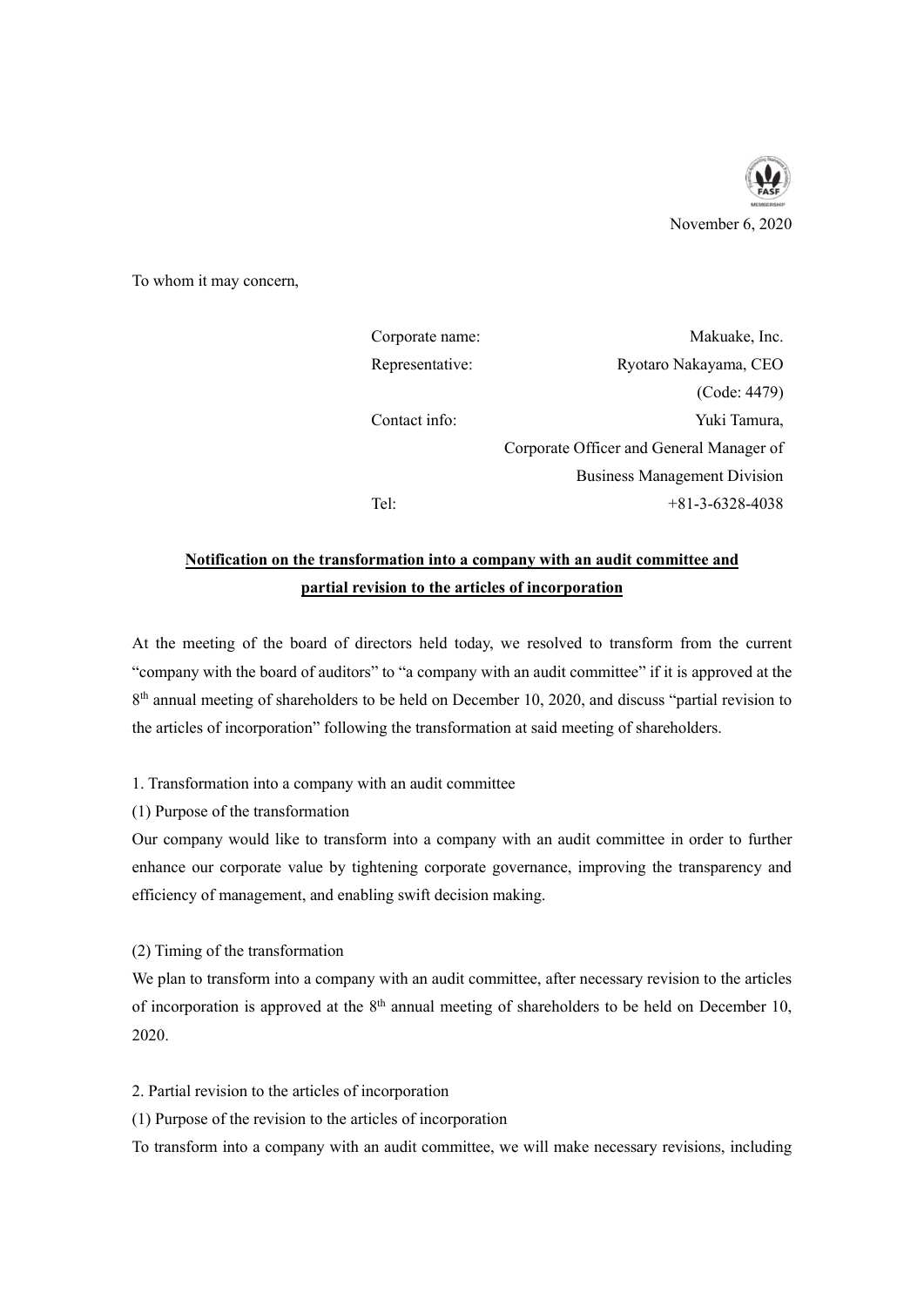the establishment of regulations for the audit committee and directors who belong to the audit committee and the deletion of regulations regarding auditors and the board of auditors.

(2) Details of the revision

The details of the revision are as shown in the appendix.

(3) Schedule

General meeting of shareholders to discuss the revision to the articles of incorporation: Thursday, December 10, 2020

Date on which the revision to the articles of incorporation will become effective: Thursday, December 10, 2020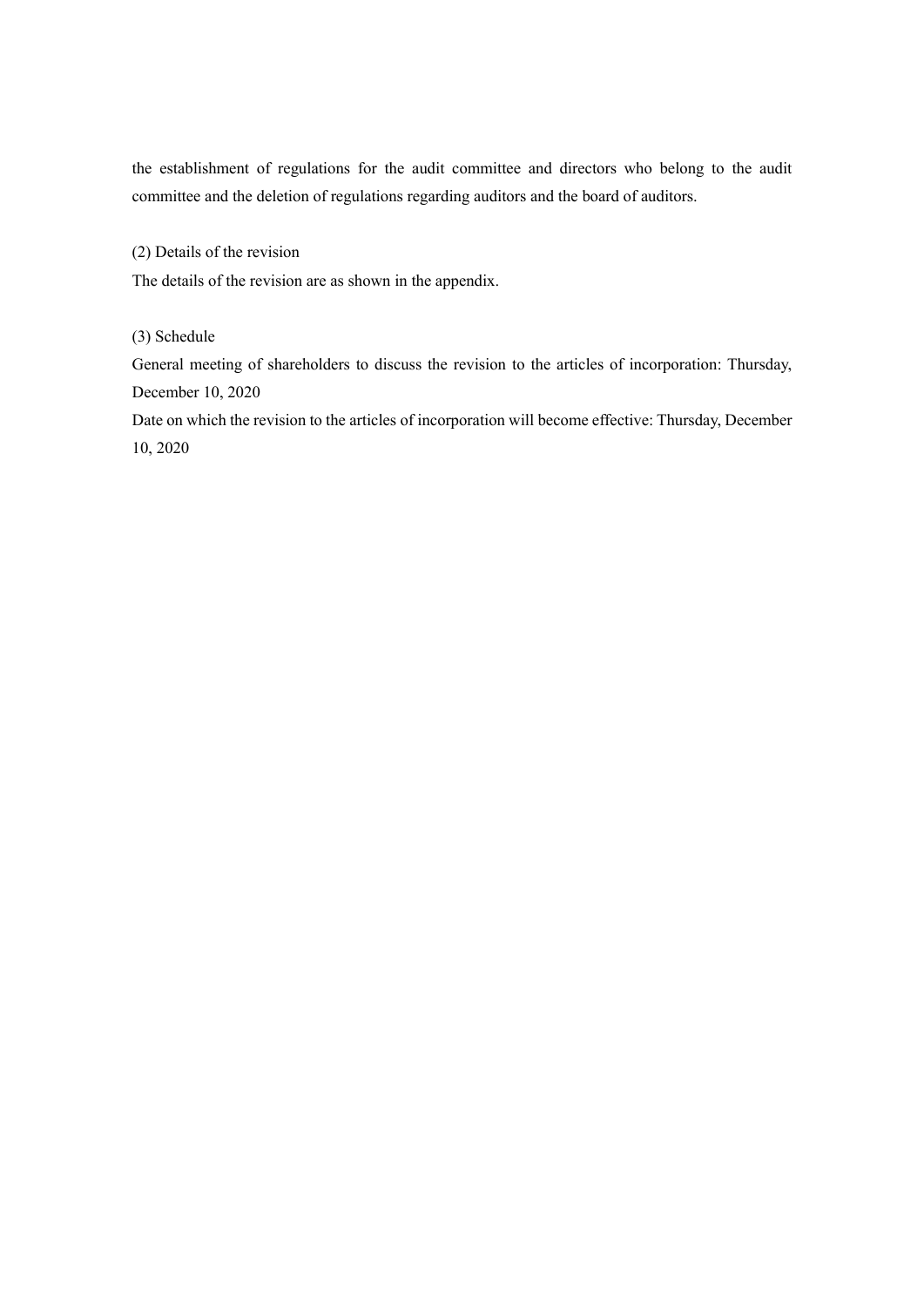## [Appendix]

| (The underline represents a revised part.) |  |  |
|--------------------------------------------|--|--|
|                                            |  |  |

| Current articles of incorporation                   | Revised ones                                        |
|-----------------------------------------------------|-----------------------------------------------------|
| Chapter 1 General Provisions                        | Chapter 1 General Provisions                        |
|                                                     |                                                     |
| Articles 1 to 3 (provisions omitted)                | Articles 1 to 3 (unchanged)                         |
| Article 4 Organs                                    | Article 4 Organs                                    |
| Our company has general meetings of                 | Our company has general meetings of                 |
| shareholders, directors, and the following          | shareholders, directors, and the following          |
| organs.                                             | organs.                                             |
| 1. The board of directors                           | 1. The board of directors                           |
| 2. Auditors                                         | 2. An audit committee                               |
| 3. The board of auditors                            | (Deleted)                                           |
| 4. Comptrollers                                     | 3. Comptrollers                                     |
|                                                     |                                                     |
| Articles 5 to 9 (provisions omitted)                | Articles 5 to 9 (unchanged)                         |
|                                                     |                                                     |
| Article 10 Shareholder registry administrator       | Article 10 Shareholder registry administrator       |
| 1. Our company employs a shareholder registry       | 1. Our company employs a shareholder registry       |
| administrator.                                      | administrator.                                      |
| 2. A shareholder registry administrator and an      | 2. A shareholder registry administrator and an      |
| office handling related clerical tasks will be      | office handling related clerical tasks will be      |
| determined through resolutions of the board of      | determined by the board of directors or directors   |
| directors.                                          | delegated through resolutions of the board of       |
|                                                     | directors.                                          |
|                                                     |                                                     |
| Article 11 Regulations for handling shares          | Article 11 Regulations for handling shares          |
| The handling methods and commission charges         | The handling methods and commission charges         |
| for the shares of our company are subject to        | for the shares of our company are subject to        |
| laws, regulations, these articles of incorporation, | laws, regulations, these articles of incorporation, |
| and regulations set forth by the board of           | and regulations set forth by the board of           |
| directors.                                          | directors<br>or directors delegated through         |
|                                                     | resolutions of the board of directors.              |
|                                                     |                                                     |
| Articles 12 to 18 (provisions omitted)              | Articles 12 to 18 (unchanged)                       |
|                                                     |                                                     |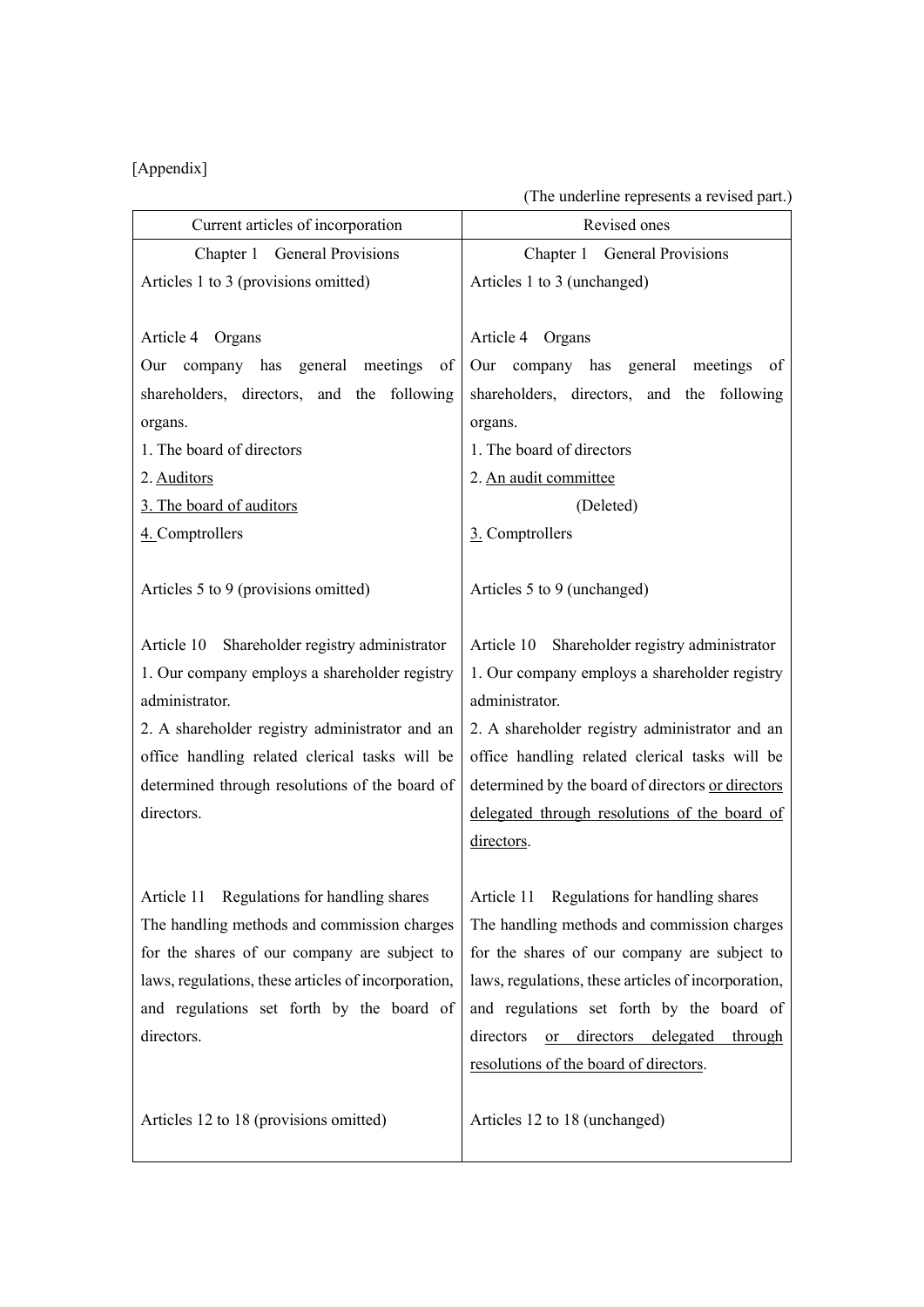| Chapter 4 Directors, a representative director,   | Chapter 4 Directors, a representative director,   |
|---------------------------------------------------|---------------------------------------------------|
| and the board of directors                        | and the board of directors                        |
|                                                   |                                                   |
| Number of directors<br>Article 19                 | Number of directors<br>Article 19                 |
| The number of directors of our company shall be   | 1. The number of directors of our company who     |
| up to $12$ .                                      | do not belong to the audit committee shall be up  |
|                                                   | to 12.                                            |
| (Newly established)                               | 2. The number of directors of our company who     |
|                                                   | belong to the audit committee shall be up to 4.   |
|                                                   |                                                   |
| Appointment of directors<br>Article 20            | Article 20 Appointment of directors               |
| 1. Directors of our company will be appointed     | 1. Directors of our company will be appointed     |
| with a majority of voting rights of participating | with a majority of voting rights of participating |
| shareholders when a general meeting of            | shareholders when a general meeting of            |
| shareholders is attended by shareholders who      | shareholders is attended by shareholders who      |
| hold one third or more of the total number of     | hold one third or more of the total number of     |
| voting rights.                                    | voting rights.                                    |
| (Newly established)                               | 2. The appointment of directors in accordance     |
|                                                   | with the previous paragraph will be conducted     |
|                                                   | while distinguishing between directors who        |
|                                                   | belong to the audit committee and directors who   |
|                                                   | do not belong to the audit committee.             |
| 2. Cumulative voting is not valid in the          | 3. Cumulative voting is not valid in the          |
| appointment of directors of our company.          | appointment of directors of our company.          |
|                                                   |                                                   |
| Article 21 Term of each director                  | Term of each director<br>Article 21               |
| 1. The term of each director shall end at the     | 1. The term of each director who does not belong  |
| conclusion of<br>the<br>annual<br>meeting<br>of   | to the audit committee shall end at the           |
| shareholders for the last fiscal year ending      | conclusion of the<br>annual<br>meeting<br>of      |
| within 2 years after appointment.                 | shareholders for the last fiscal year ending      |
|                                                   | within 1 year after appointment.                  |
| (Newly established)                               | 2. The term of each director who belongs to the   |
|                                                   | audit committee shall end at the conclusion of    |
|                                                   | the annual meeting of shareholders for the last   |
|                                                   | fiscal year ending within 2 years after           |
|                                                   | appointment.                                      |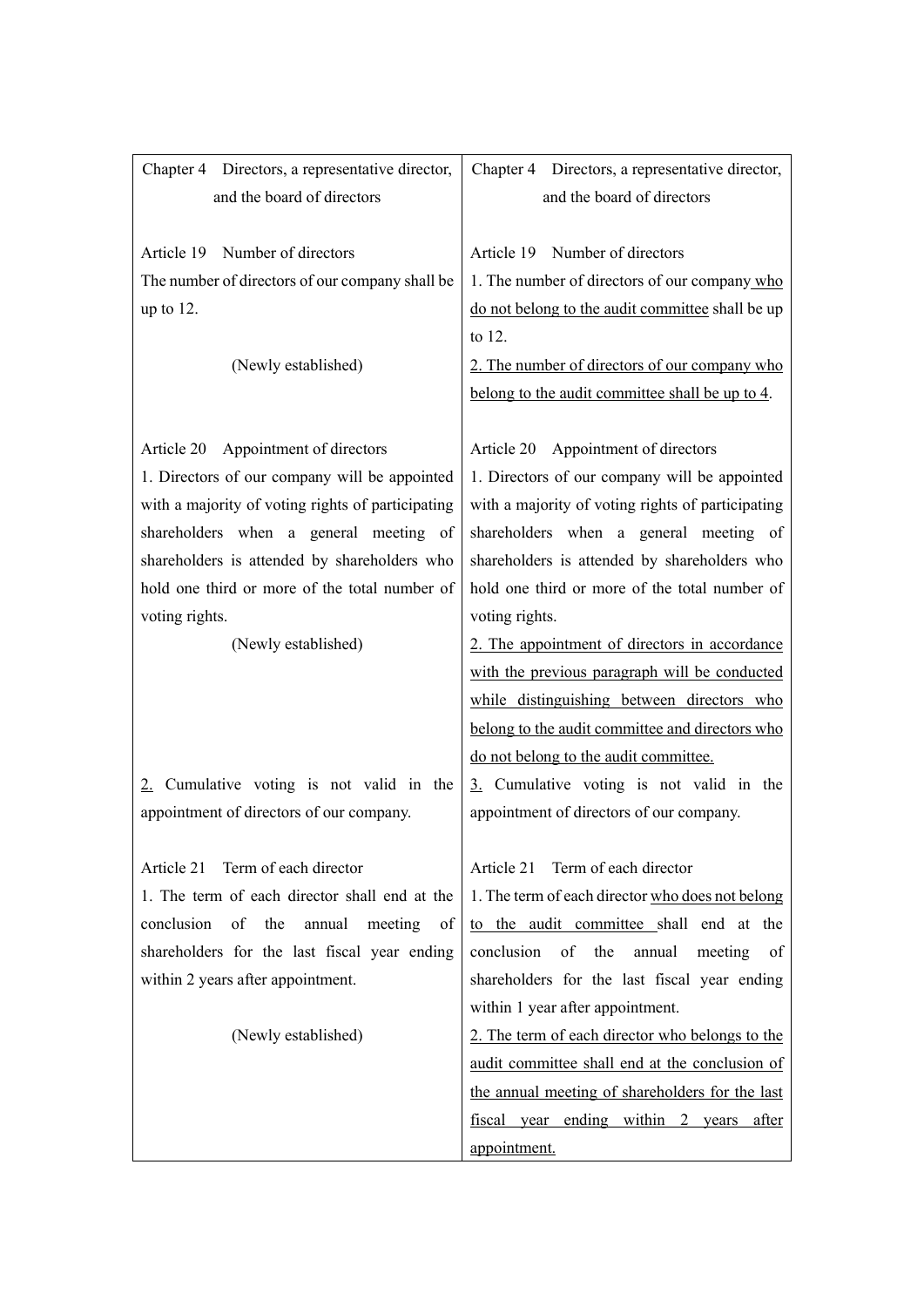| 2. The term of each director who has been           | 3. The term of each director who has been           |
|-----------------------------------------------------|-----------------------------------------------------|
| appointed as a substitute or additional director    | appointed as a substitute or additional director    |
| shall end at the time of expiration of the term of  | who does not belong to the audit committee shall    |
| the former director or other incumbent directors.   | end at the time of expiration of the term of the    |
|                                                     | former director or other incumbent directors.       |
| (Newly established)                                 | 4. The term of each director who belongs to the     |
|                                                     | audit committee and has been appointed as a         |
|                                                     | substitute for a director who belonged to the       |
|                                                     | audit committee and retired before the              |
|                                                     | expiration of his/her term shall end at the         |
|                                                     | expiration of the term of the retired director.     |
|                                                     |                                                     |
| A representative director and<br>Article 22         | A representative director and<br>Article 22         |
| directors with executive posts                      | directors with executive posts                      |
| 1. Our company appoints a representative            | 1. Our company appoints a representative            |
| director from directors through a resolution of     | director from directors who do not belong to the    |
| the board of directors.                             | audit committee through a resolution of the         |
|                                                     | board of directors.                                 |
| 2. The representative director shall serve as       | 2. The representative director shall serve as       |
| president.                                          | president.                                          |
| 3. When necessary, it is possible to appoint a      | 3. When necessary, it is possible to appoint a      |
| vice president, senior managing directors, and      | vice president, senior managing directors, and      |
| managing directors from directors through           | managing directors from directors who do not        |
| resolutions of the board of directors.              | belong to the audit committee<br>through            |
|                                                     | resolutions of the board of directors.              |
|                                                     |                                                     |
| Articles 23 and 24 (provisions omitted)             | Articles 23 and 24 (unchanged)                      |
|                                                     |                                                     |
| Article 25 Convocation notice for a meeting of      | Article 25 Convocation notice for a meeting of      |
| the board of directors                              | the board of directors                              |
| The convocation notice for a meeting of the         | 1. The convocation notice for a meeting of the      |
| board of directors shall be distributed to          | board of directors shall be distributed to          |
| directors and auditors at least 3 days prior to the | directors at least 3 days prior to the date of said |
| date of said meeting; provided, however, that       | meeting; provided, however, that said period        |
| said period may be shortened in case of             | may be shortened when necessary in case of          |
| emergency. In addition, a meeting of the board      | emergency.                                          |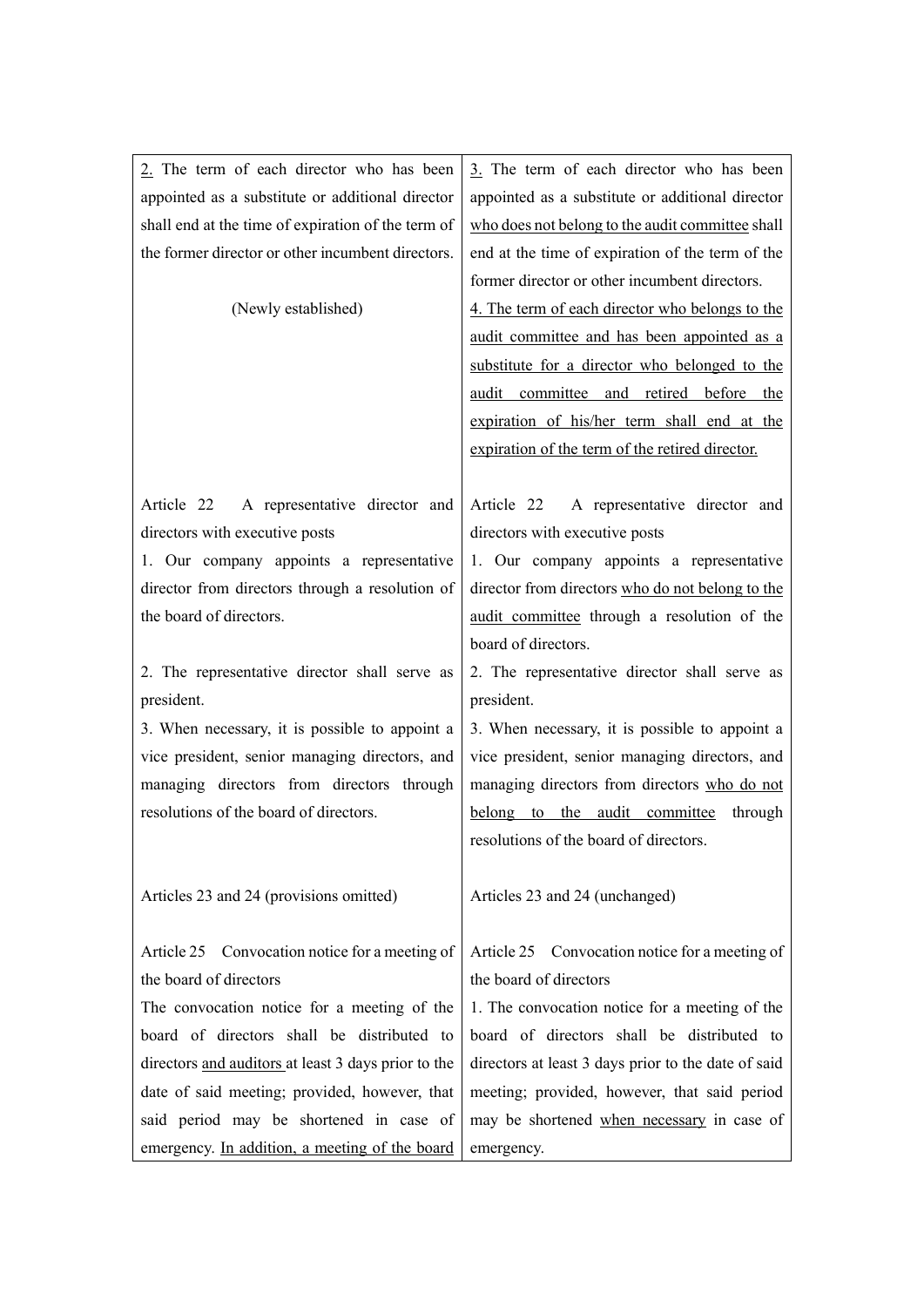| of directors may be held without a convocation      |                                                     |
|-----------------------------------------------------|-----------------------------------------------------|
| notice, if agreed by all directors and auditors.    |                                                     |
| (Newly established)                                 | 2. A meeting of the board of directors may be       |
|                                                     | held without completing the convocation             |
|                                                     | procedure, if agreed by all directors.              |
|                                                     |                                                     |
| Article 26 (provisions omitted)                     | Article 26 (unchanged)                              |
| Article 27 Omission of a resolution of the          | Omission of a resolution of the<br>Article 27       |
| board of directors                                  | board of directors                                  |
| In the case where a director gives a proposal to    | In the case where a director gives a proposal to    |
| the agenda(s) of the board of directors, if agreed  | the agenda(s) of the board of directors, if agreed  |
| by all directors who can vote for said proposal     | by all directors who can vote for said proposal     |
| in writing, the board of directors will be deemed   | in writing, the board of directors will be deemed   |
| to have resolved to adopt said proposal, unless     | to have resolved to adopt said proposal.            |
| an auditor expresses an objection.                  |                                                     |
| (Newly established)                                 | Article 28 Delegation of decisions about            |
|                                                     | important business execution                        |
|                                                     | In accordance with Article 399-13, Paragraph 6      |
|                                                     | of the Companies Act, our company may               |
|                                                     | delegate all or some of decisions about             |
|                                                     | important business execution (excluding the         |
|                                                     | matters written in each item of Paragraph 5 of      |
|                                                     | the Companies Act) to directors through             |
|                                                     | resolutions of the board of directors.              |
| Article 28<br>Minutes of meetings of the board of   | Article 29<br>Minutes of meetings of the board of   |
| directors                                           | directors                                           |
| The summaries and results of discussions at         | The summaries and results of discussions at         |
| each meeting of the board of directors and other    | each meeting of the board of directors and other    |
| items specified in laws and regulations will be     | items specified in laws and regulations will be     |
| recorded, and then attending directors and          | recorded, and then attending directors will sign    |
| auditors will sign and seal or put their electronic | and seal or put their electronic signatures on said |
| signatures on said record.                          | record.                                             |
| Article 29 (provisions omitted)                     | Article 30 (unchanged)                              |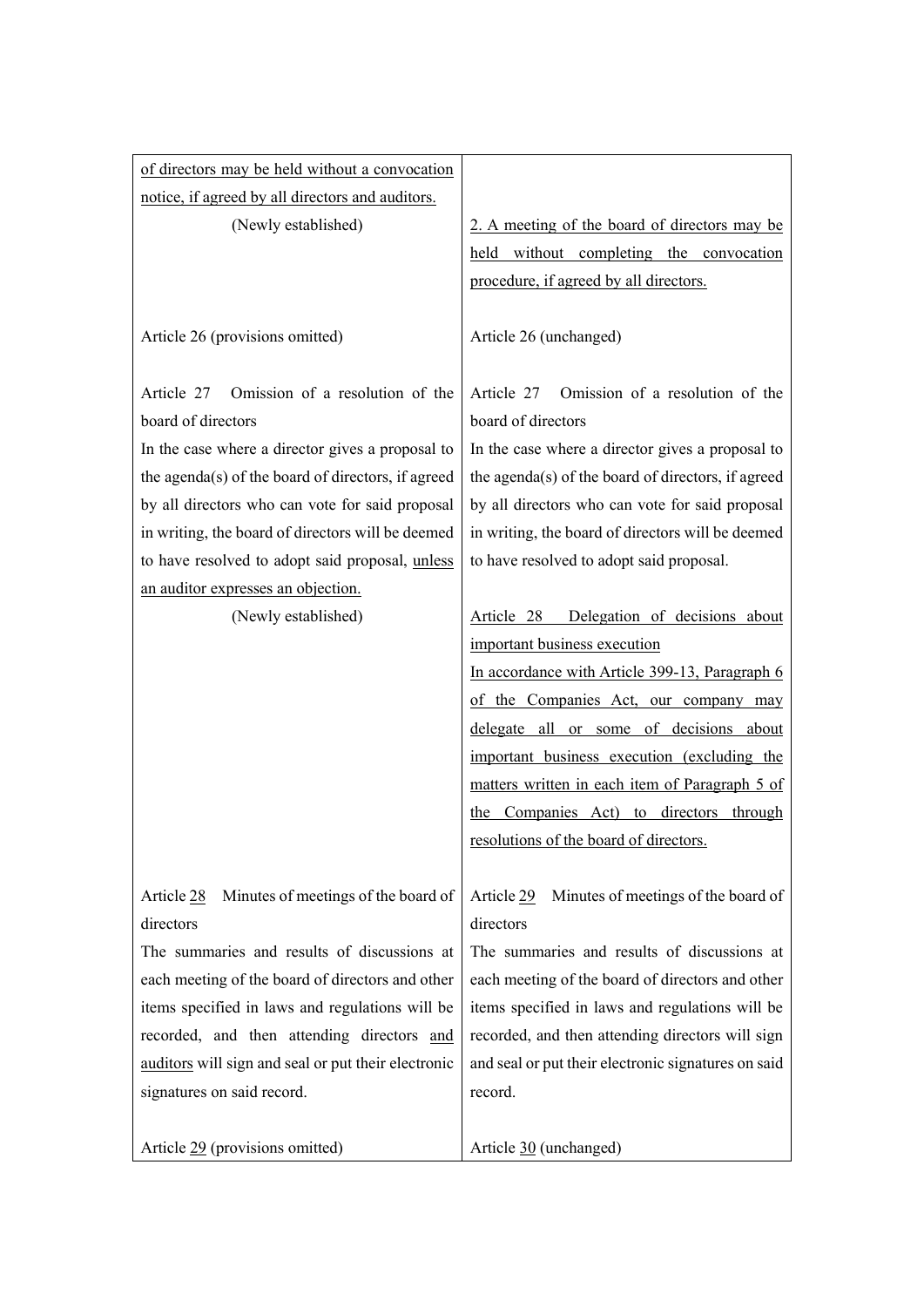| Article 30 Remunerations, etc. of directors         | Article 31 Remunerations, etc. of directors   |
|-----------------------------------------------------|-----------------------------------------------|
| Property benefits each director receives from       | Property benefits each director receives from |
| our company as remunerations, bonuses, and          | our company as remunerations, bonuses, and    |
| other compensations for tasks (hereinafter          | compensations for tasks will<br>other<br>be   |
| referred to as "remunerations, etc.") will be       | determined through resolutions at a general   |
| determined through resolutions at a general         | meeting of shareholders while distinguishing  |
| meeting of shareholders.                            | between directors who belong to the audit     |
|                                                     | committee and directors who do not belong to  |
|                                                     | the audit committee.                          |
| Article 31 (provisions omitted)                     | Article 32 (unchanged)                        |
|                                                     |                                               |
| Chapter 5 Auditors and the board of auditors        | (Deleted)                                     |
|                                                     |                                               |
| Article 32 Number of auditors                       | (Deleted)                                     |
| The number of auditors of our company shall be      |                                               |
| <u>up to 4.</u>                                     |                                               |
|                                                     |                                               |
| Article 33 Appointment of auditors                  | (Deleted)                                     |
| Auditors of our company will be appointed with      |                                               |
| a majority of voting rights of participating        |                                               |
| shareholders when a general meeting of              |                                               |
| shareholders is attended by shareholders who        |                                               |
| hold one third or more of the total number of       |                                               |
| voting rights.                                      |                                               |
|                                                     |                                               |
| Article 34 Term of each auditor                     | (Deleted)                                     |
| 1. The term of each auditor shall end at the        |                                               |
| conclusion<br>of<br>the<br>annual<br>meeting of     |                                               |
| shareholders for the last fiscal year ending        |                                               |
| within 4 years after appointment.                   |                                               |
| 2. The term of each auditor who has been            |                                               |
| appointed as a substitute for an auditor who has    |                                               |
| retired before the expiration of his/her term shall |                                               |
| be the remaining period of the term of the retired  |                                               |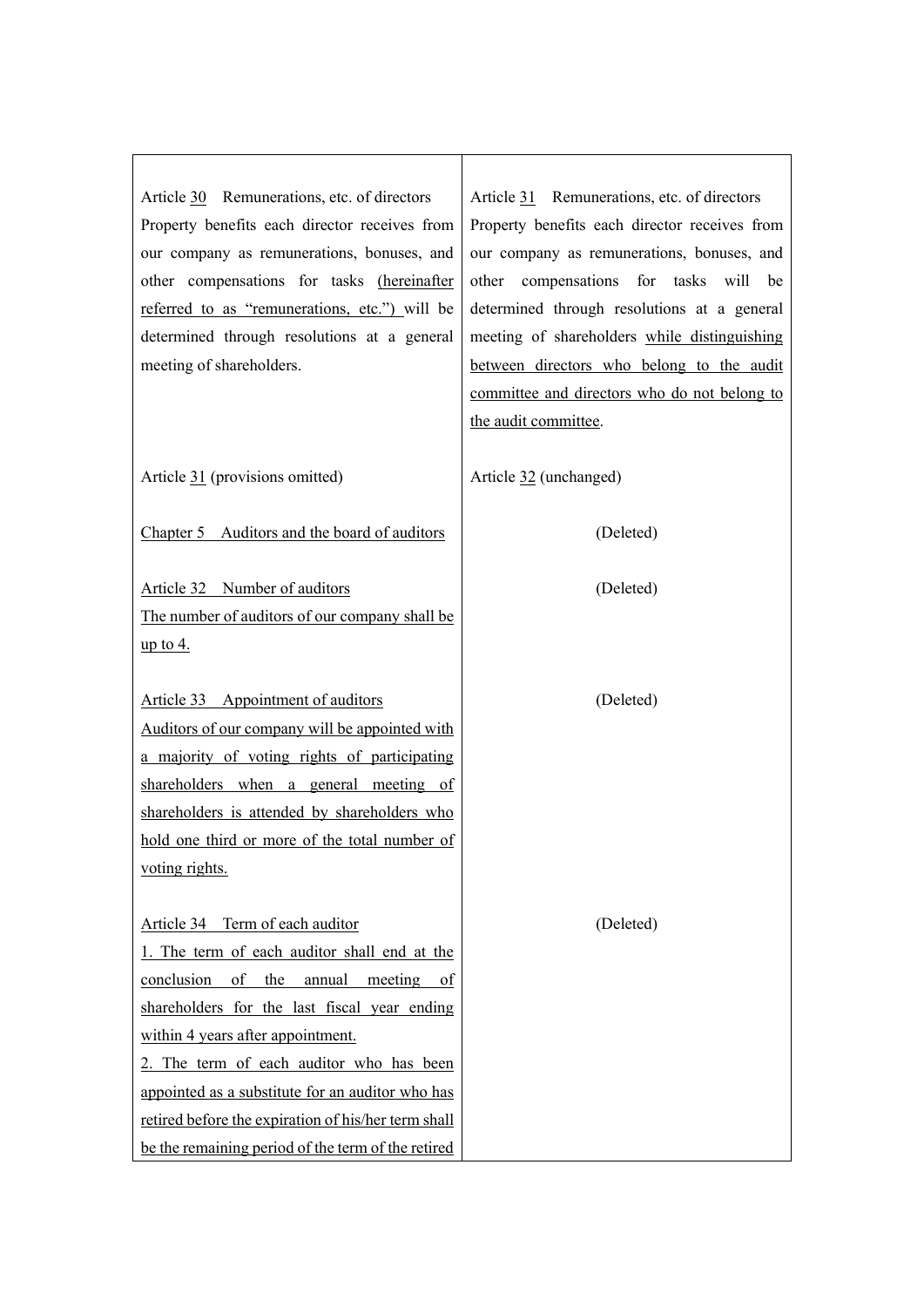| auditor.                                            |           |
|-----------------------------------------------------|-----------|
|                                                     |           |
| Article 35 Convocation of a meeting of the          | (Deleted) |
| board of auditors                                   |           |
| 1. The convocation notice for a meeting of the      |           |
| board of auditors shall be distributed to auditors  |           |
| at least 3 days prior to the date of said meeting;  |           |
| provided, however, that said period may be          |           |
| shortened when necessary in case of emergency.      |           |
| 2. A meeting of the board of auditors may be        |           |
| held without completing the convocation             |           |
| procedure, if agreed by all auditors.               |           |
|                                                     |           |
| Article 36 Full-time auditors                       | (Deleted) |
| The board of auditors will select full-time         |           |
| auditors through its resolutions.                   |           |
|                                                     |           |
| Article 37 Resolution method of the board of        | (Deleted) |
| auditors                                            |           |
| A resolution of the board of auditors shall be      |           |
| made by a majority of auditors, unless otherwise    |           |
| specified by a law or regulation.                   |           |
|                                                     |           |
| Article 38 Minutes of meetings of the board of      | (Deleted) |
| auditors                                            |           |
| The summaries and results of discussions at         |           |
| each meeting of the board of auditors and other     |           |
| items specified in laws and regulations will be     |           |
| recorded, and then attending auditors will sign     |           |
| and seal or put their electronic signatures on said |           |
| record.                                             |           |
|                                                     |           |
| Article 39 Rules for the board of auditors          | (Deleted) |
| The rules for the operation of the board of         |           |
| auditors are based on laws, regulations, the        |           |
| articles of incorporation, and the regulations for  |           |
|                                                     |           |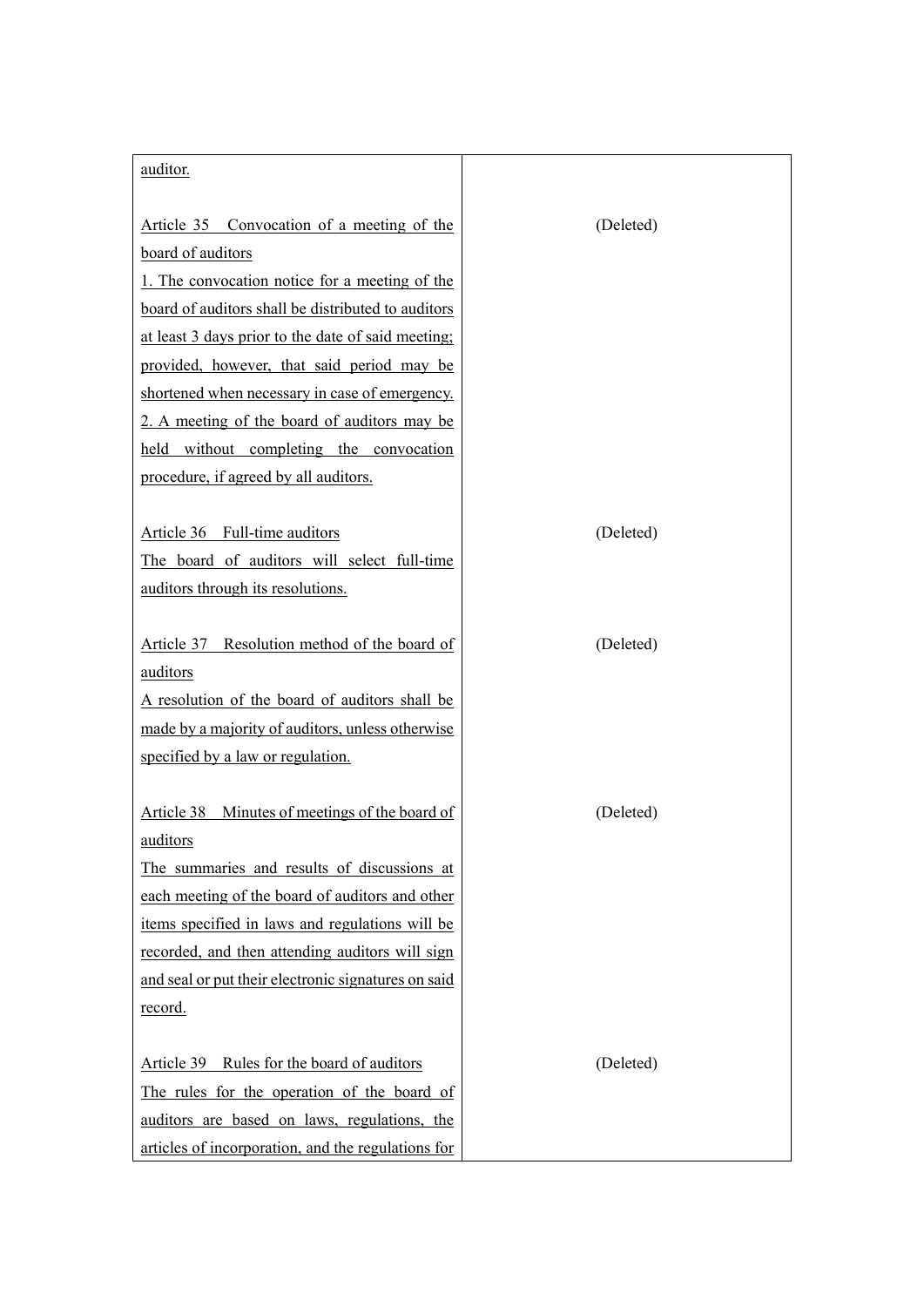| the board of auditors specified by the board of    |                                                |
|----------------------------------------------------|------------------------------------------------|
| auditors.                                          |                                                |
|                                                    |                                                |
| Article 40 Remunerations, etc. of auditors         | (Deleted)                                      |
| The remunerations, etc. of auditors will be        |                                                |
| specified through resolutions of general           |                                                |
| meetings of shareholders.                          |                                                |
|                                                    |                                                |
| Exemption of auditors from<br>Article 41           | (Deleted)                                      |
| liability                                          |                                                |
| 1. In accordance with Article 426, Paragraph 1     |                                                |
| of the Companies Act, our company may exempt       |                                                |
| auditors (including former auditors) from          |                                                |
| liability mentioned in Article 423, Paragraph 1    |                                                |
| of the Companies Act within the range specified    |                                                |
| by a law or regulation through a resolution of the |                                                |
| board of directors, as long as said auditor is     |                                                |
| benevolent and has not committed gross             |                                                |
| negligence.                                        |                                                |
| 2. In accordance with Article 427, Paragraph 1     |                                                |
| of the Companies Act, our company may              |                                                |
| conclude a contract with an auditor for bearing    |                                                |
| said auditor's liability mentioned in Article 423, |                                                |
| Paragraph 1 of the Companies Act within a limit    |                                                |
| specified by a law or regulation, as long as said  |                                                |
| auditor is benevolent and has not committed        |                                                |
| gross negligence.                                  |                                                |
|                                                    |                                                |
| (Newly established)                                | Chapter 5 Audit committee                      |
|                                                    |                                                |
| (Newly established)                                | Article 33 Convocation of a meeting of the     |
|                                                    | audit committee                                |
|                                                    | 1. The convocation notice for a meeting of the |
|                                                    | audit committee shall be distributed to the    |
|                                                    | members of the audit committee at least 3 days |
|                                                    | prior to the date of said meeting; provided,   |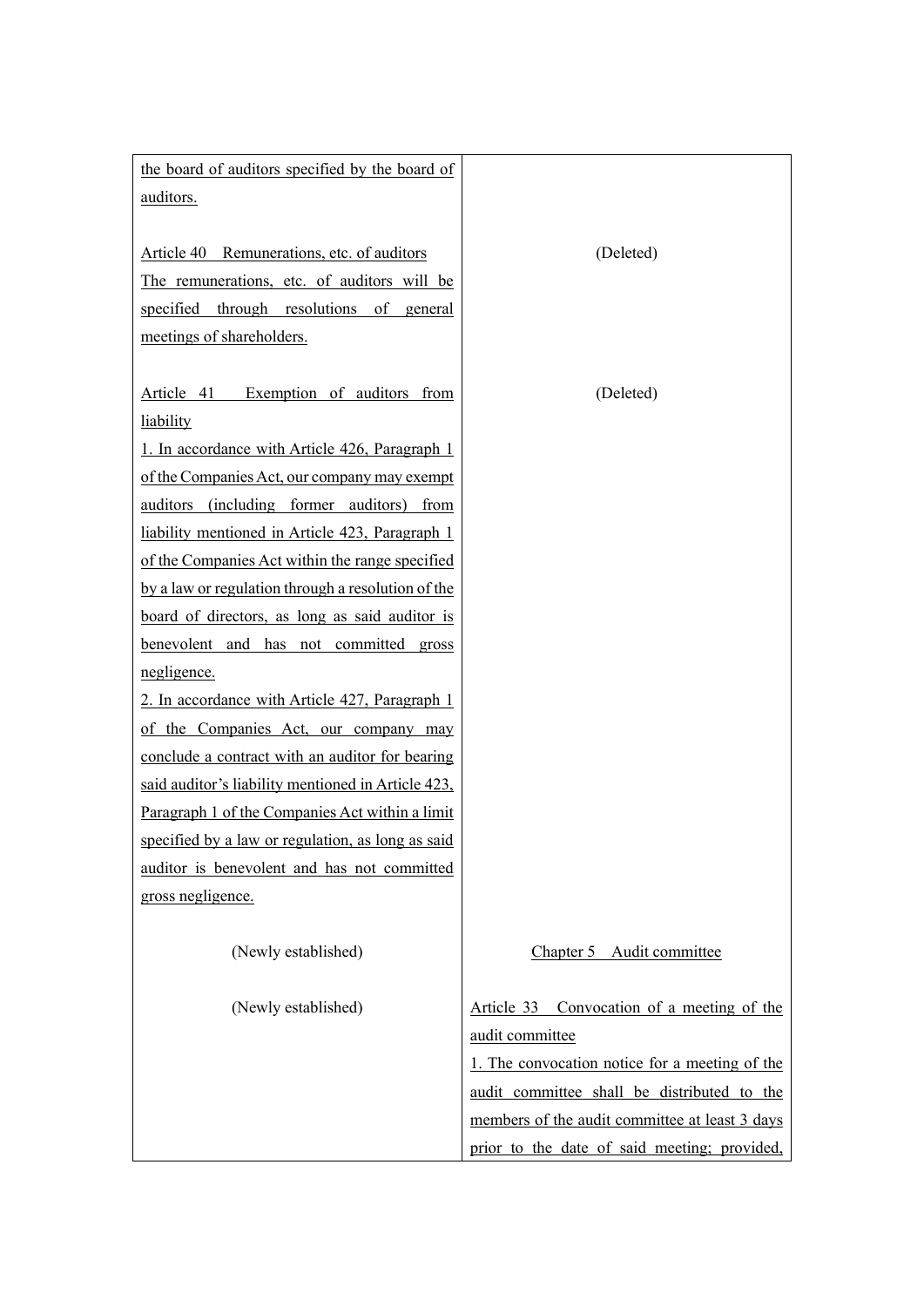|                                                                   | however, that said period may be shortened         |
|-------------------------------------------------------------------|----------------------------------------------------|
|                                                                   | when necessary in case of emergency.               |
|                                                                   | 2. A meeting of the audit committee may be held    |
|                                                                   | without completing the convocation procedure,      |
|                                                                   | if agreed by all audit committee members.          |
|                                                                   |                                                    |
| (Newly established)                                               | Article 34 The audit committee may select          |
|                                                                   | full-time auditors through its resolutions.        |
|                                                                   |                                                    |
| (Newly established)                                               | Article 35 Resolutions of the audit committee      |
|                                                                   | A resolution of the audit committee will be made   |
|                                                                   | by a majority of participating directors when a    |
|                                                                   | meeting of the audit committee is attended by a    |
|                                                                   | majority of directors who can vote.                |
|                                                                   |                                                    |
| (Newly established)                                               | Article 36 Minutes of meetings of the audit        |
|                                                                   | committee                                          |
|                                                                   | The summaries and results of discussions at        |
|                                                                   | each meeting of the audit committee and other      |
|                                                                   | items specified in laws and regulations will be    |
|                                                                   | recorded, and then attending audit committee       |
|                                                                   | members will sign and seal or put their            |
|                                                                   | electronic signatures on said record.              |
|                                                                   |                                                    |
| (Newly established)                                               | Article 37 Rules for the audit committee           |
|                                                                   | The rules for the operation of the audit           |
|                                                                   | committee are based on laws, regulations, the      |
|                                                                   | articles of incorporation, and the regulations for |
|                                                                   | the audit committee specified by the audit         |
|                                                                   | committee.                                         |
|                                                                   |                                                    |
| Comptrollers<br>Chapter 6                                         | Chapter 6 Comptrollers                             |
| Articles $\frac{42}{12}$ and $\frac{43}{12}$ (provisions omitted) | Articles 38 and 39 (unchanged)                     |
|                                                                   |                                                    |
| Chapter 7 Calculation                                             | Chapter 7 Calculation                              |
| Articles 44 to 47 (provisions omitted)                            | Articles 40 to 43 (unchanged)                      |